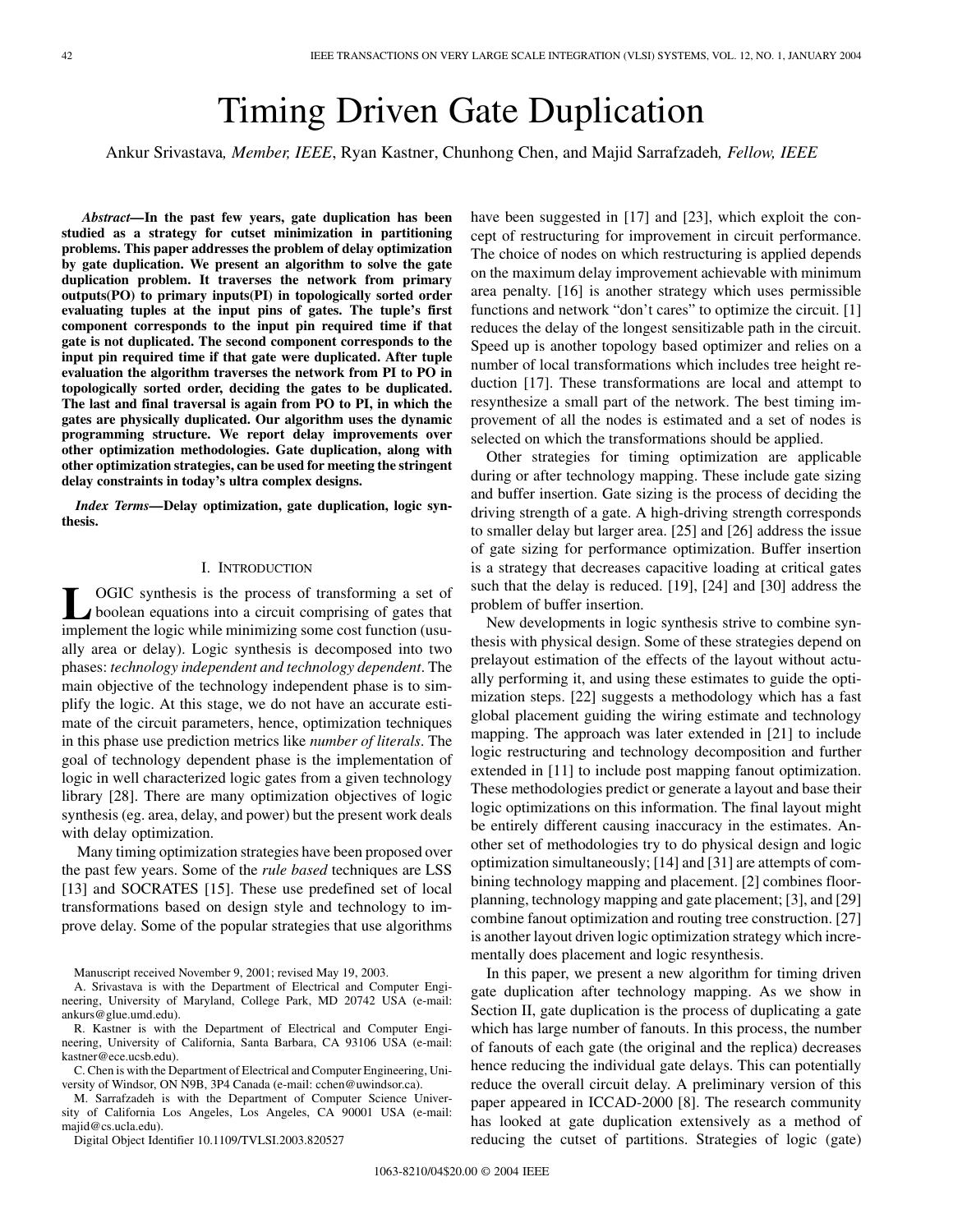duplication for cutset minimization were suggested in [[18\]](#page-8-0) and [\[20](#page-8-0)]. The strength of gate duplication as a cutset minimizing strategy has been demonstrated. However, applicability of this strategy in reducing the circuit delay has not been studied in detail. One of the few works is [\[12](#page-8-0)], which addresses the gate duplication problem in a performance driven perspective. It integrates cell replication into a layout driven framework. Another strategy of gate duplication that addresses this problem in the technology independent phase has been proposed in [[9\]](#page-8-0) and extended in [[4\]](#page-8-0).

Both the global (pertaining to the whole circuit) and local delay optimization problems (in which we are interested only in a gat and its immediate fanouts) by gate duplication are NP-complete [[7\]](#page-8-0). We present an algorithm for gate duplication which is based on the dynamic programming approach. It traverses the network from primary outputs (PO) to primary inputs (PI) in topologically sorted order evaluating tuples at the input pins of gates. The tuple's first component corresponds to the input pin required time if that gate is not duplicated. The second component corresponds to the input pin required time if that gate were duplicated. After tuple evaluation the algorithm traverses the network from PI to PO in topologically sorted order, deciding the gates to be duplicated. The last and final traversal is again from PO to PI in which the gates are physically duplicated. Our algorithm uses the dynamic programming structure.

The rest of this paper is organized as follows. Section II deals with the delay model and provides basic definitions. Section III reviews the complexity of the global gate duplication problem. Section IV presents the routine for local optimization by gate duplication. This routine will be repeatedly called by the global algorithm. Section V describes the global algorithm, followed by a heuristic for constraining the area penalty in Section VI. Results are reported in Section VII. This is followed by some observations and conclusion in Section VIII.

# II. PRELIMINARIES

#### *A. Delay Models*

Given a single output gate g, let  $\delta(i, g)$  denote delay from an input pin i of the gate g to the output of g. The load  $C<sub>g</sub>$  denotes the cumulative capacitance seen at the output of  $g$ . It is the sum of the individual input pin capacitances  $\gamma_p$  for all fanouts p of . A commonly used delay model for gate level circuits is the load dependent delay model **LDDM** [[30\]](#page-9-0) according to which the delay in the gate  $q$  is given by

$$
\delta(i,g) = \alpha_{i,g} + \beta_{i,g} C_g. \tag{1}
$$

Here

- load capacitance at the output of the gate  $q$ ;  $C_q$
- $\alpha_{i,q}$ intrinsic delay from pin  $i$  to output of  $q$ ;
- $\beta_{i,g}$ drive capability or load coefficient of the path from  $i$ to the output of  $q$ .

The delay of a path that goes from a primary input (PI) to a primary output (PO) is the sum of the pin-to-pin delays through all the gates lying on the path [[24\]](#page-9-0). The delay in the circuit is the maximum of all the individual path delays. Let  $r(g)$  denote the required time at the output of a gate  $q$ . The following equation

$$
r(g) = \min_{x \in FO(g)} \{ r(x) - \alpha_{g,x} - \beta_{g,x} C_x \}.
$$
 (2)

Here

- intrinsic delay of gate  $x$  with respect to the pin con- $\alpha_{q,x}$ nected to  $q$ ,
- $\beta_{g,x}$  load coefficient of gate x with respect to the pin connected to  $g$

Required time at the input pin of a gate is define as follows:

$$
r(i,g) = r(g) - \delta(i,g). \tag{3}
$$

In this paper, we neglect the wire capacitance. We also assume all gates in the circuit to be single output combinational gates. In this paper we set the required times at the POs to zero and the arrival times (time at which the signal arrives) at PIs to zero. Hence, the slack at all the gate is always negative. In this scenario, the objective of our delay optimization algorithm is the maximization of the minimum slack in the circuit.

#### *B. Gate Duplication Problem*

Gate duplication can be used for delay optimization. The idea is illustrated with the following example.

*Consider the circuit shown in*Fig. 1(a)*in which the parameters*  $\alpha$ ,  $\beta$ , and  $\gamma$  along with the required times have been indicated. *The subscript has been omitted from gate parameters as all the gates have just one input pin.. This circuit structure consists of only buffers. Let us assume that these are the only type buffers in the design library. Hence, gate sizing is in-effective. Since this is a balanced circuit structure, buffer insertion does not improve the delay either. We will show that the delay through this circuit can be improved by duplicating some gates In the unduplicated case,* Fig. 1(a) *the capacitive loading*  $C_D = 1 + 1 + 1 + 1$  *and*  $C_E = 1$ *. Hence, the required time at the input of*  $E$  *can be calculated to be*  $-5$ *. When*  $D$ *is duplicated* Fig. 1(b), the capacitive loading  $C_D = 1 + 1$ and  $C_E = 2$ . Hence the new required time at the input of *becomes* 4*. Gate duplication was hence, instrumental in improvement of circuit delay.*

# III. COMPLEXITY ISSUES OF GATE DUPLICATION

In this section, we will briefly outline the complexity issues associated with gate duplication. Both the global and local problems have been proved NP-complete [[5\]](#page-8-0). The global problem is concerned with the delay optimization of the entire network through gate duplication. It can be defined more formally as follows:

- 1) given a network  $\eta$  consisting of gates and nets;
- 2) given the delay parameters  $\alpha_{i,q}$   $\beta_{i,q}$  and  $\gamma_i$  for each gate  $g$  where  $i$  is the  $i$ th input pin of  $g$ ;.
- 3) find a duplication strategy that maximizes the minimum required time at the  $PIs$  (assuming the required time at POs is zero).

MONO3SAT problem was transformed to an instance of global gate duplication problem [[5\]](#page-8-0) and hence, proved NP-complete in **LDDM**; [\[5](#page-8-0)] shows that the problem of partitioning a set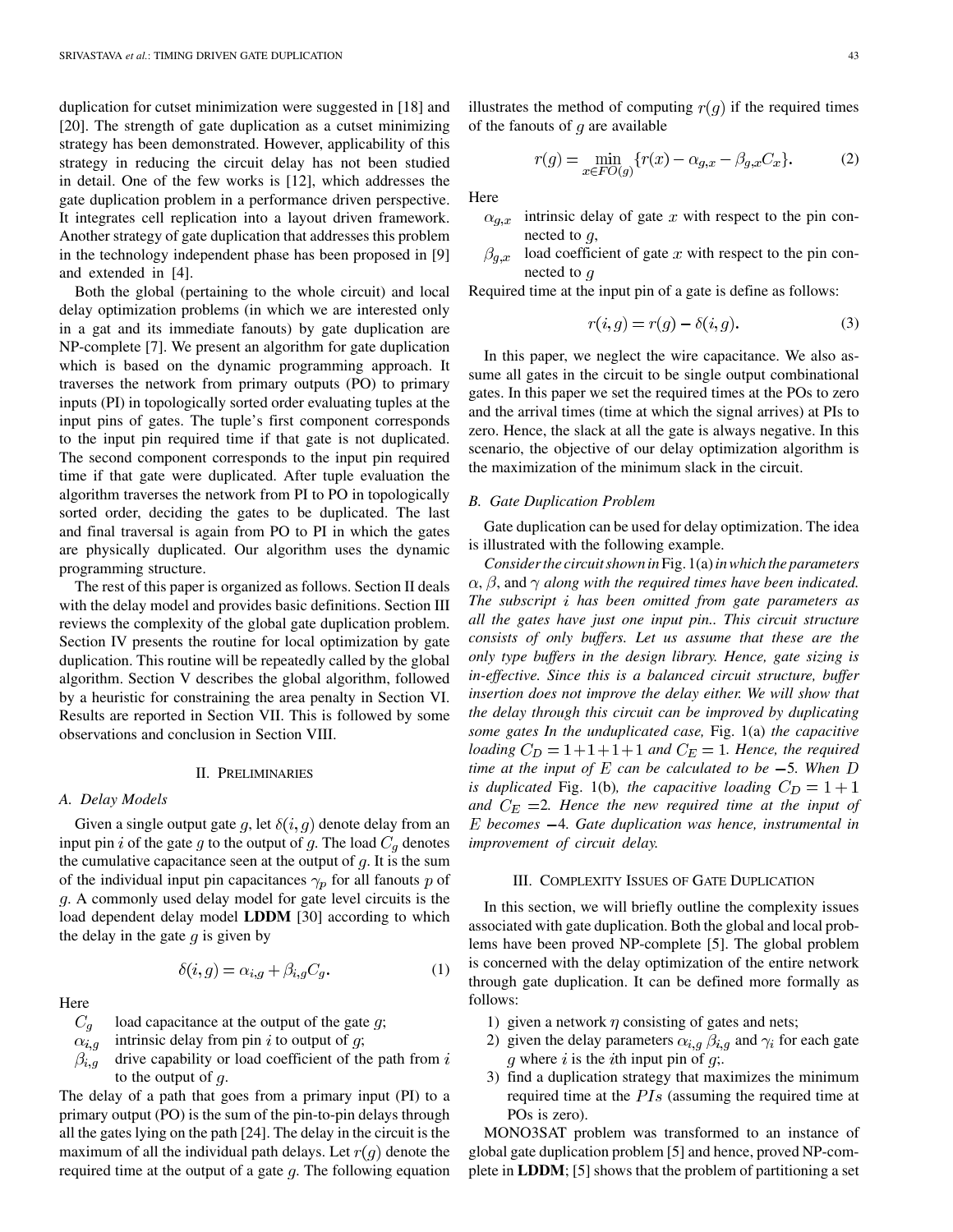

Fig. 1. Delay optimization by gate duplication.

of fanouts between a node and its replica for maximizing input pin required time is also NP-complete. This makes the local problem NP-complete. For a more formal definition and proofs please refer to [\[5](#page-8-0)]. In this paper, we are primarily interested in algorithms for solving the problem. Any gate duplication algorithm will have to make at least two decisions on which the final result will depend:

- 1) decide the gates to be duplicated;
- 2) decide the fanouts of the duplicated gates

In Sections IV–VII, we will describe an algorithm to solve the global gate duplication problem. Both local and global aspects of the algorithm will be discussed in detail.

#### IV. DELAY OPTIMIZATION IN THE LOCAL SCENARIO

In this section, we will discuss the local formulation of the problem of gate duplication. This formulation is used in the global algorithm to optimize the overall delay of the circuit. The local problem can be defined as [\[8](#page-8-0)].

- 1) Given a node  $n$  and a set of fanouts
- 2) Two numbers are associated with each fanout, one corresponds to the required time at the input pin if that fanout gate is duplicated and the other corresponds the the required time if it is not duplicated
- 3) Find the highest required time at the input pin of gate  $n$  if  $n$  is duplicated and if  $n$  is not duplicated

Before we proceed any further, let us define a data structure which we call tuple. A tuple is represented as  $((r1), (r1, r2)')$ . It has two subcomponents  $(r1)$  and  $(r1, r2)'$ . The values  $r1, r2$ are of floating data type. Let us define the following functions on tuple

$$
NODUP(((r1), (r1, r2)')) = (r1)
$$
 (4)

$$
DUP(((r1), (r1, r2)')) = (r1, r2)'. \tag{5}
$$

Functions DUP and NODUP let us access the internal fields of a tuple. Hence,  $DUP(((r1),(r1,r2)'))$ .r1 (or r2) represents the r1 (or r2) component of  $(r1, r2)'$ . Similarly, NODUP( $((r1), (r1, r2)')$ ). $r1$  gives the value stored in the first subcomponent of tuple. This data structure will be used extensively in this paper to explain the algorithmic concepts. Now let us come back to the problem of local optimization. Please refer to Fig. 2 for a graphical explanation of the points enumerated above. Fig. 2(a) illustrates the existence of a tuple data structure  $(i, n)$  associated with each input pin i of each gate *n*. The pair  $(i, n)$  just illustrates the fact that we are referring to the tuple associated with the *i*th input pin of gate  $n$ . As mentioned before, each tuple has two components. The first component NODUP $(i, n)$ . *r*1 is the best (largest) required time at the input pin i if gate n is not duplicated Fig. 2(b). This could be achieved by duplicating some fanouts and not duplicating others. Finding the best duplication methodology for the fanouts such that NODUP $(i, n)$ .  $r1$  gets maximized is the objective here. The second component  $DUP(i, n)$  is associated with duplication of the node. If the node  $n$  is duplicated into *n* and  $n'$  [see Fig. 2(c)], then the two values  $DUP(i, n).r1$  and  $DUP(i, n).r2$  correspond to required times at the *i*th input of *n* and  $n'$  as shown in Fig. 2(c). Here, r1 component is smaller of the two and  $r2$  is larger of the two. While computing this value we assume that when gate  $n$  gets duplicated, both the original and the replica get connected to the same fanin. The objective is the maximization of  $DUP(i, n).r1$ . There are two problems that need to be solved in order to achieve the desired values. The first is identification of the best fanout duplication methodology and the second problem is the partitioning of these fanouts between the original gate and the replica. Algorithms to solve these problems will be discussed in Sections IV-A and B. There might be cases in which a gate cannot be duplicated, (for instance if it has only single fanout). In such a situation  $DUP(i, n)$  is set to NULL. In our formulation, the local problem corresponds to the following

*Given the tuples*  $(k, f)$  *for all the fanouts*  $f$  *of a gate*  $n$ *. Here k* denotes the input pin at which the fanout f is con*nected to n. Compute the tuples*  $(i, n)$  for all input pins *i* of *gate n.* Value NODUP $(i, n)$ . *r*1 *is the largest required time at the ith input pin if gate is not duplicated. This can be achieved by choosing the appropriate fanout duplication methodology. Values*  $DUP(i, n)$ .  $r1$  and  $DUP(i, n)$ .  $r2$  corresponds to the input *pin required times at gates and which is the replica of . The*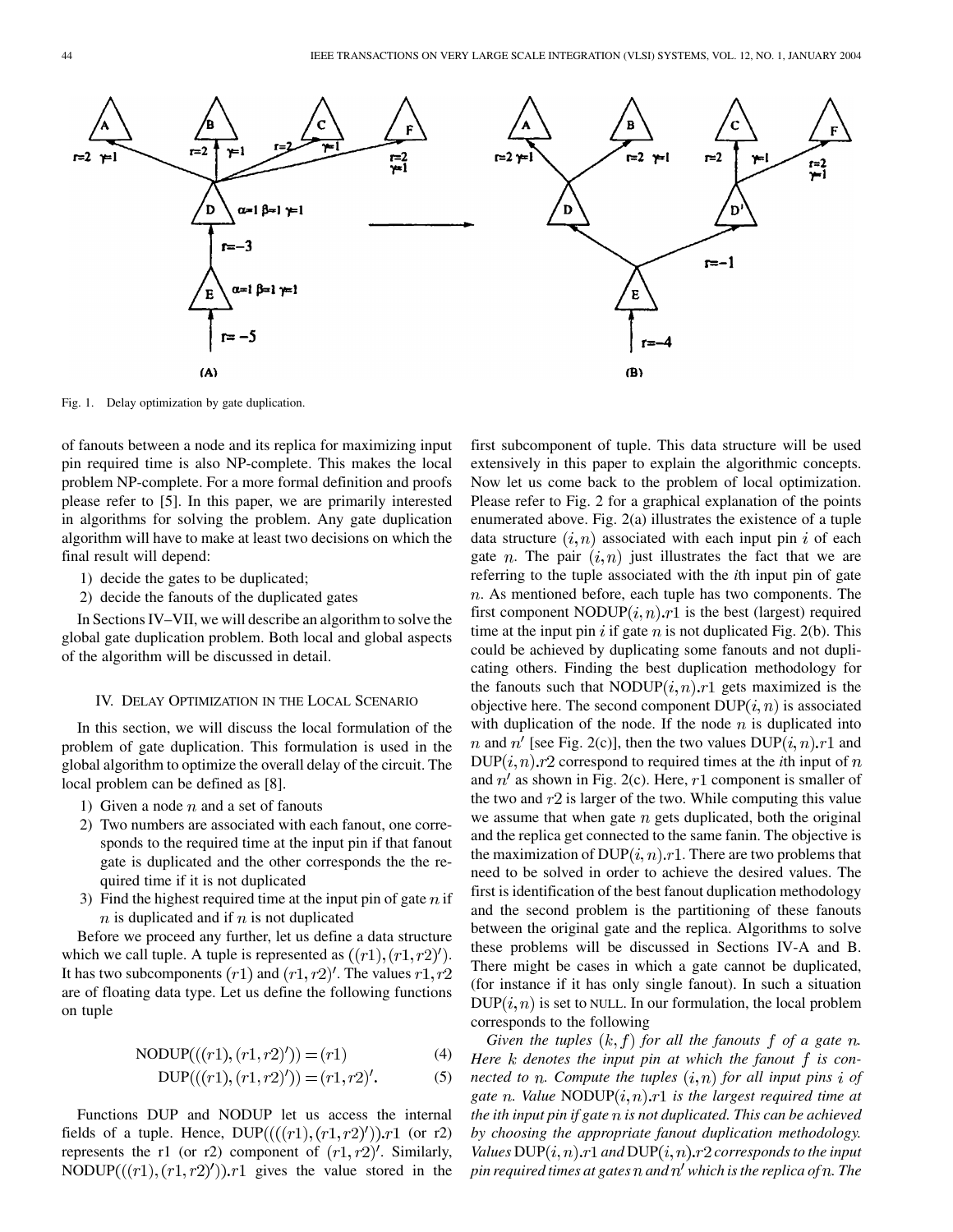

Fig. 2. Local optimization.

*objective is the maximization of*  $DUP(i, n).r1$  which is smaller *of the two values.*

Before we proceed any further, let us define the term *fanout script*

*Fanout script associated with an input pin of a node is a vector of boolean variables. Each boolean variable corresponds to a fanout. If the boolean variable is TRUE then that fanout is designated for duplication else it is not duplicated.*

# *A. Computation of NODUP*

While computing NODUP $(i, n)$ , the assumption is that the gate  $n$  cannot be duplicated. We need to find the best duplication methodology of the fanouts (fanout script) such that the required time at the input pin  $i$  of gate  $n$  is maximized. As mentioned before, tuples  $(k, f)$  for all the fanouts f of n are known. Again the index k indicates the input pin of fanout f at which n gets connected. Hence, we know the required times at the input pins of the fanouts if they are set for duplication and if they are not set for duplication. Using these values we need to find the best duplication methodology of the fanouts such that the input pin required time of gate  $n$  is maximized with respect to the input pin  $i$ . This duplication methodology will correspond to the designated fanout script for  $n$  at pin  $i$ .

Fig. 3 has a formal description of the algorithm used for the computation of NODUP $(i, n)$ . Basically it sorts the fanouts f in increasing order by their NODUP $(k, f)$ . r1 value. Then it duplicates the first fanout in this list and keeps the rest unduplicated and computes the required time at the *th input pin of*  $*n*$ *.* Then it duplicates the first two fanouts and recomputes the required time. This is followed by the duplication of first three and so on. The one that gives the largest input pin required time is picked. This duplication methodology is the designated fanout script. Now let us first prove the following lemma

*Lemma 1:* Given a gate  $n$  and an input pin  $i$  of  $n$ , then  $\text{NODUP}(i, n) \cdot r1 \leq \text{DUP}(i, n) \cdot r1 \leq \text{DUP}(i, n) \cdot r2.$ 

*Proof:* By definition  $DUP(i, n).r1 \leq DUP(i, n).r2$ . Duplication will always lead to a reduction in the number of



#### Fig. 3. NODUP $(i, n)$ : r1 evaluation.

fanouts of a gate. Hence, the capacitive loading of that gate will be reduced (of course there will be an increase in the capacitive loading of the fanin gate). This reduction will cause a reduction in the gate delay. Now, consider NODUP $(i, n)$ and the corresponding fanout script. Now duplicate the gate assuming the fanouts are the ones defined by this fanout script. Partition these fanouts between the gate and its replica and compute the input pin required time  $R$ . Any partitioning will work. Since the gate delay has reduced, this value will be larger than NODUP $(i, n)$ . By definition, DUP $(i, n)$ . T is the largest input pin required time if the gate  $n$  is duplicated. This makes  $R \leq DUP(i, n).r1$ . Hence, we can conclude

$$
NODUP(i, n).r1 \leq DUP(i, n).r1 \leq DUP(i, n).r2.
$$

 $\Box$ 

*Theorem 1:* Given a gate  $n$  and its input pin  $i$ , a set of fanouts which need to be driven and the tuples associated with the fanouts. Algorithm  $EVAL_{NODUP(i,n)}$  gives the optimal value of NODUP $(i, n)$ . Here, optimality is defined as the largest possible value of NODUP $(i, n)$ . $r$ 1.

*Proof:* According to Lemma 1, whenever a gate is duplicated the required time at its input pin always improves. Let  $A$ be the sorted array of fanouts and let us associate a boolean variable  $x_i$  with the *i*th entry in A. The algorithm only enumerates fanout scripts in which a string of TRUEs is followed by a string of FALSE in the sorted array A. If the algorithm indicates that the first L fanouts should be duplicated (ie maxindex  $= L$ ), then the variables  $x_0$  to  $x_{L-1}$  are set to TRUE in the fanout script(ie the corresponding fanouts should be duplicated) and rest are set to FALSE. We show that the fanout script of the optimal solution should always consist of a string of TRUEs followed by a string of FALSE in the sorted array  $A$ . Let us assume that such a solution is not an optimal solution. Let us assume an optimal solution with a boolean variable  $x_i$  corresponding to fanout j. Variable  $x_i$  is chosen such that it is the first boolean variable that is set to TRUE after a string of FALSE (note that algorithm  $EVAL_{NODUP(i,n)}$  will not enumerate such fanout duplication methodologies). Since NODUP( $k, j$ ). $r1 \geq \text{NODUP}(m, y)$ . $r1$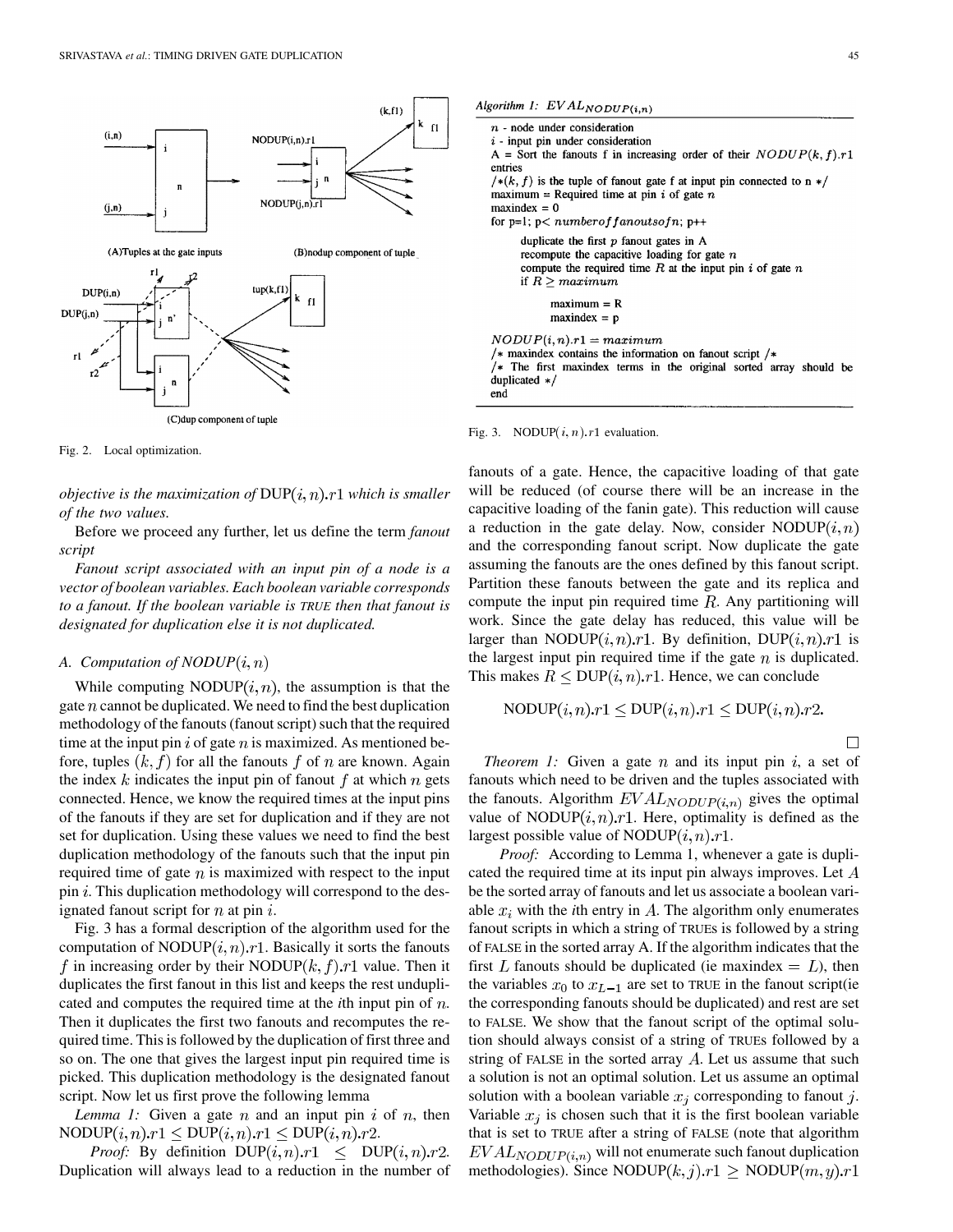for all  $y < j(m)$  is the input pin index with which fanout y gets connected to node  $n$ ) in the sorted array, the required time  $r(n)$  at the output of n will never be dictated by fanout j. This is because some of more critical fanouts (that appear before  $j$  in array A) have not been duplicated. Hence, by Lemma 1 duplication of gate j does not help the required time  $r(n)$  at all. But duplication of gate  $j$  does add some extra capacitive loading on  $n$ , hence, increasing its circuit delay. If we decide not to duplicate this gate, the required time  $r(n)$  will not be affected but the gate delay  $\delta(i, n)$  will improve as the extra capacitive loading will be removed. Hence, such a solution cannot be optimal which is a contradiction. So an optimal solution must always have a fanout script with a string of TRUEs followed by a string of FALSE in the sorted array. Basically duplicating a less critical fanout will not give any improvement if a more critical fanout has not been duplicated. The algorithm  $EVAL_{NODUP(i,n)}$  enumerates all possible cases in which there is a string of TRUEs followed by a string of FALSE (there are  $F + 1$  of them, where F is the number of fanouts of  $n$ ) and picks up the best for that particular input pin. Hence, it is optimal.

This completes the discussion on the computation of NODUP(*i*, *n*). The next step is the computation of DUP(*i*, *n*).

# *B.* Computation of  $DUP(i, n)$

In this case the node  $n$  is in the duplicated state. As shown in Fig. 2(c) node  $n$  and  $n'$  have the same fanins. The objective is the computation of  $DUP(i, n)$  such that  $DUP(i, n).r1$  is maximized (by definition  $DUP(i, n).r1 \leq DUP(i, n).r2$ ). As mentioned before,  $DUP(i, n).r1$  and  $DUP(i, n).r2$  correspond to the required time at the input pin  $i$  of gate  $n$ , if  $n$  is in duplicated state. Two things need to be done in order to achieve this

- 1) First evaluate the appropriate fanout duplication methodology (fanout script)
- 2) Since node  $n$  is in duplicated state, some of the fanouts of *n* will be driven by  $n'$ . Hence, the second problem is the partitioning of fanouts between the node n and  $n'$ . Note that as the fanout script changes, the fanouts also change. This is because some gates might get duplicated (the ones to which the boolean value TRUE has been assigned), hence changing the fanouts

[[6\]](#page-8-0) shows that the problem for partitioning a set of fanouts between a gate and its replica in order to maximize the input pin required time is NP-complete. Hence, we use heuristics to obtain a good value for  $DUP(i, n)$ .

The objective is the maximization of  $DUP(i, n).r1$ . The algorithm tries to pick the appropriate fanout duplication methodology and partitioning strategy which achieves this. We enumerate the same fanout duplication methodologies (fanout scripts) that are considerd by  $EVAL_{NODUP(i,n)}$  (ie the ones in which a string of TRUEs is followed by a string of FALSE in the sorted array of fanouts). This is a heuristic decision (since in the worst case we can have an exponential number of fanout scripts). For each fanout script we evaluate the fanouts that need to be driven. The fanout set will change with the fanout script. For each fanout script, the algorithm partitions the fanouts between the node and its replica such that the input pin required time is maximized. The fanout script that gives the

## Algorithm 2: EVAL\_PARTITION  $n$  - node under consideration  $i$  - input pin under consideration A - Array of fanouts and their required times at input pins  $F$  - Cardinality of A Sort the array A in increasing order If two fanouts have same required time then insert the fanout with higher input pin capacitance first in the sorted list /\*Let the ith entry A correspond to the ith fanout  $*/$  $rl = -INFINITEITY$  $r2 = -INFINITEITY$ for  $p=1$ ;  $i < F$ ;  $p++$ Fanouts from index 1 to p will be driven by  $n$ Fanouts from index  $p+1$  to F will be driven by  $n'$ Compute the capacitive loading for  $n$  and  $n'$ req(n) = required time at the input pin i of n req(n') = required time at the input pin i of  $n'$ if  $(r1 \leq min(req(n),req(n')))$  $r1 = min (req(n), req(n'))$  $r2 = max (req(n), req(n'))$  $partindex = p$

partindex - contains the partitioning location in the sorted list end

Fig. 4. Partitioning the fanout set into two.

largest input pin required time is chosen. The algorithm that partitions the fanout set is as follows.

For the current fanout script generate the fanout set that needs to be driven and populate an array  $A$  with this fanout set. If a fanout f is duplicated then insert  $DUP(k, f).r1$  and  $DUP(k, f).r2$  in A else insert NODUP $(k, f).r1$ . These correspond to the required times at the input pins of all the fanouts that need to be driven. The next step is the partitioning of this fanout set and computation of  $r1$  and  $r2$  (which correspond to the required time at the input pin of the node  $n$  and its replica). Sort the array  $\Lambda$  in increasing order. Partition this sorted array by simply cutting the array into two. There can be  $(F - 1)$ such partitions where  $F$  is the number of entries in the array  $A$ . One of the partition will be driven by the original gate and the other by the replica. Evaluate the required time at the input pins of the original gate and its replica for the current partitioning of fanouts. Assign the lower of the two required times to  $r1$ and higher to r2. Repeat this for all the  $(F - 1)$  partitions and pick the partitioning which maximizes  $r1$ . This procedure is formally illustrated in Fig. 4. It chooses the partition for which  $r1$  is maximized.

Algorithm  $EVAL$  *PARTITION* is called repeatedly for the different fanout duplication methodologies (fanout scripts). The script that gives the highest value input pin required time is the chosen one.

*Theorem 2:* Consider an array of fanouts, the required time at their input pins, a node  $n$  and its duplicate  $n'$  (with common fanins).  $EVAL$  *PARTITION* generates an optimal solution if the input pin capacitances for all the fanouts are the same. If  $r_n$  is the required time at the input pin of gate n and  $r'_n$  is the input pin required time of  $n'$ . Optimal solution is the one which has the maximum value of  $\min(r_{n'}, r_n)$ .

*Proof:* The algorithms works on the sorted list of input pin required times at the fanouts. The output is a partition with the property that all the fanouts in one partition say n have input pin required times  $\geq$  the ones in partition n'. Let us call this property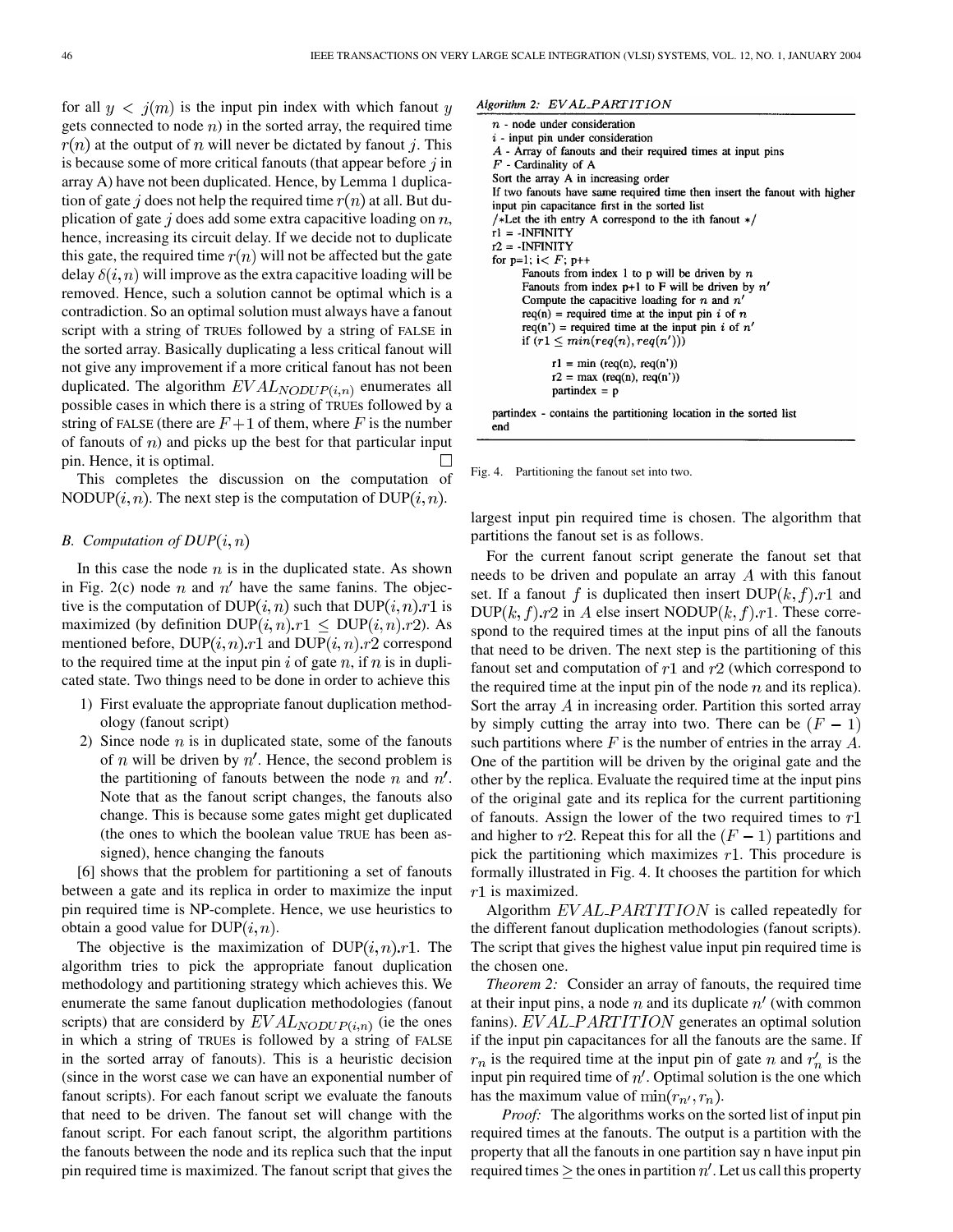

Fig. 5. Transforming an optimal solution to comply with sort-part.

*sort-part. EVAL\_PARTITION* enumerates all the partitions that comply with property *sort-part* and picks the best (ie the one that maximizes  $\min(r'_n, r_n)$ ). We prove that the optimal solution always complies with property *sort-part*.

Consider an optimal solution which does not comply with sort-part. Such a solution is illustrated in Fig. 5. It shows an array of fanouts sorted in increasing order by their input pin required times. Partition  $n'$  has three entries and partition  $n$  has five entries. Partition  $n'$  comprises of the gates that will be driven by gate  $n'$  and partition n will be driven by gate n. The required time of  $n'$  will be decided by the first entry in the array, while the third entry will decide the required time for  $n$ . Move the third entry to partition  $n'$  and move the fifth entry to partition n. There is no change in the number of fanouts of n and  $n'$ . There is no change in the required time of  $n'$ . But there is a potential increase in the required time of  $n$ . If this increases the input pin required time then the initial solution was not optimal which is a contradiction. If this transformation does not affect the solution then the transformed solution is also optimal although it complies with sort-part. This transformation can never make the solution worse. Hence, at least one optimal solution should comply with sort-part.  $\Box$ 

This completes the discussion on the computation of tuples. Now let us illustrate the computation of the tuples using an example. Consider the circuit shown in Fig. 6. The tuples for the fanout gates  $A$ ,  $B$ , and  $C$  are known. The gate parameters are also known. The problem is to find the tuple of gate  $D$  using this information. In this example, all gates have exactly one input pin. Hence, the input pin index has been dropped from the tuple information.

Let us first illustrate the computation of  $NODUP(D)$ . Note, that since  $D$  has exactly one input pin, the input pin index term has been dropped.

After sorting the fanouts by their nodup values we get the ordering  $A, B, C$ . Following are the fanout scripts that  $EVAL_{NODUP(i,n)}$  considers

- 1)  $A = \text{FALSE}, B = \text{FALSE}, C = \text{FALSE}$
- 2)  $A = \text{TRUE}, B = \text{FALSE}, C = \text{FALSE}$
- 3)  $A = \text{TRUE}, B = \text{TRUE}, C = \text{FALSE}.$  Since B cannot be duplicated (as  $DUP(B)$ ) = NULL, this fanout script becomes  $A = \text{TRUE}, B = \text{FALSE}, C = \text{FALSE}$
- 4)  $A = \text{TRUE}, B = \text{FALSE}, C = \text{TRUE}$

OPTIMAL SOLUTION WHICH DOES NOT FOLLOW Sort-part

## TRANSFORMING THE ABOVE SOLUTION SUCH THAT IT COMPLIES WITH Sort-part



Fig. 6. An example.

Fig. 7 illustrates the computation of NODUP $(D)$  from the three nonredundant fanout scripts. The numbers in the boxes correspond to the input pin required times of the fanout gates which  $D$  will have to drive for various fanout scripts. The optimal NODUP $(D)$  comes from the first fanout script.

Next we illustrate the computation of  $DUP(D)$ . As mentioned before, we consider only those fanouts scripts that are considered by  $EVAL_{NODUP(i,n)}$ . This is a heuristic decision. For each of these scripts, we try to find the best partitioning strategy such that the input pin required time is maximized. Fig. 8 shows these evaluations. For each of the fanout scripts, algorithm EVAL PARTITION is used to compute the best partitioning of fanouts such that  $DUP(D).r1$  is maximized. For this particular example this value has come out to be the same for all the fanout scripts. In this case our algorithm will pick the script with minimum area penalty, which for this case is the first fanout script.

This completes the description of the local optimization routine. In Section V, we will describe the use of this methodology for optimizing the global circuit delay.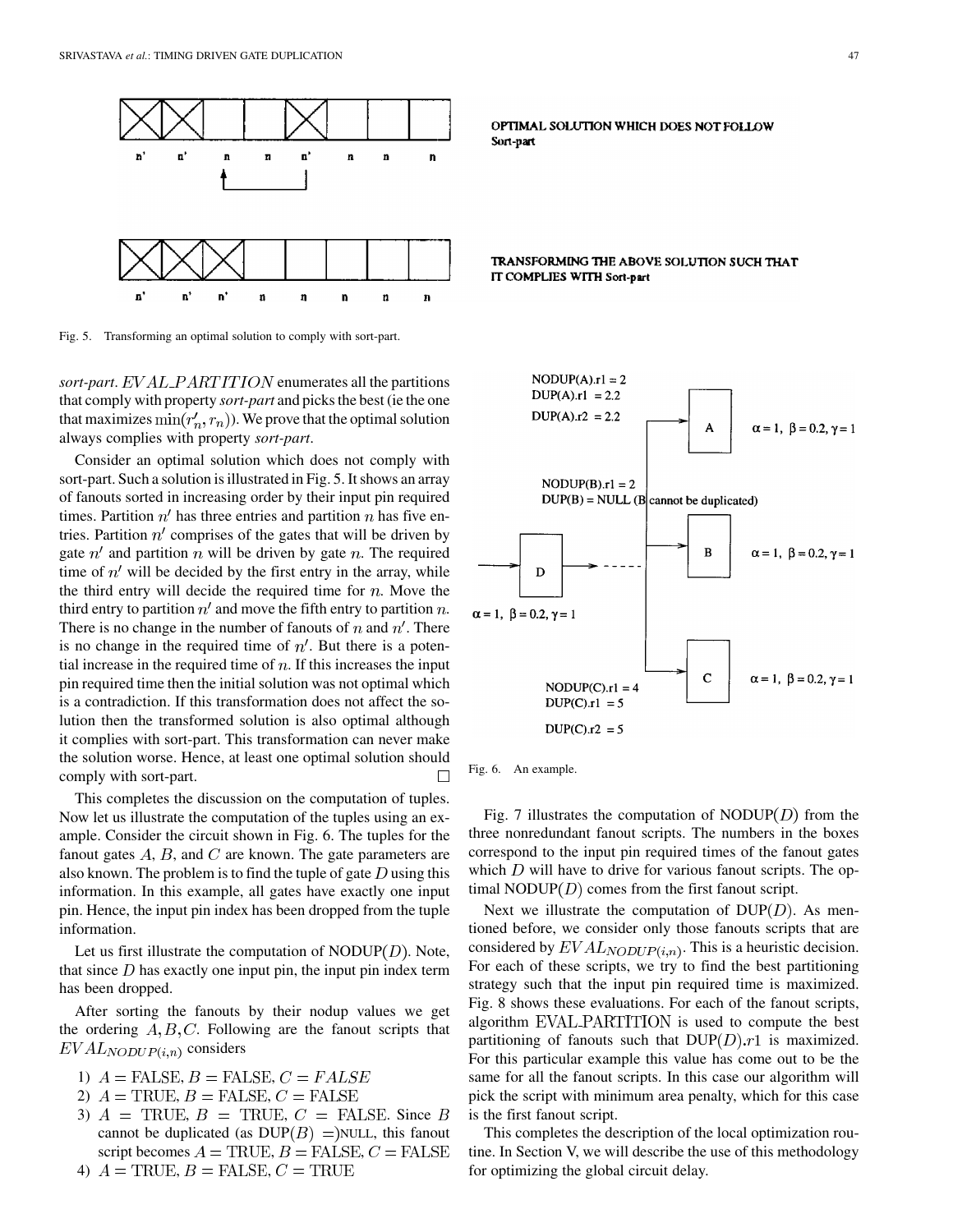

OPTIMAL FANOUT SCRIPT: A = FALSE, B = FALSE, C = FALSE

## Fig. 7. Computation of  $NODUP(D)$ .

Fanout Script : A = FALSE B = FALSE, C = FALSE

|             | в            | r |
|-------------|--------------|---|
|             |              |   |
| driven by n | driven by n' |   |

 $DUP(D).r1 = 0.6$ 

## Fanout Script: A = TRUE, B = FALSE, C= FALSE



 $DUP(D).r1 = 0.6$ 

Fanout Script: A = TRUE, B=FALSE, C = TRUE



 $DUP(D).r1 = 0.6$ 

Best Fanout Script: = FALSE, FALSE, FALSE, Since it has the minimum area penalty

Fig. 8. Computation of  $DUP(D)$ .

#### V. THE GLOBAL ALGORITHM

Now we describe the global algorithm for optimization. We will call this algorithm DUP  $HEU$  in the rest of the paper. It is based on dynamic programming and is divided into three stages.

## *A. Stage 1*

In this stage, the network is traversed in reverse topologically sorted order from POs to PIs. This ensures that when a gate is being evaluated, all its fanouts have already been evaluated. If  $n$ is the node under consideration, this stage computes tuples  $(i, n)$ for all input pins of the node and their corresponding fanout scripts. Since the network is being topologically traversed, the tuples of all the fanouts have already been computed. Hence, using the theory and algorithms described in Section IV, the value  $(i, n)$  can be computed. After the completion of this stage, we have tuples and corresponding fanout scripts for all the input pins for all the gates in the network. Note that  $DUP(i, n)$  for PIs and POs is set to NULL. This is because they cannot be duplicated. We also set  $DUP(i, n)$  for gates with only one fanout to NULL.

#### *B. Stage 2 and 3: Duplication Decisions*

**Stage 2:** Now that we have computed the tuples and fanout scripts for each input pin of all the gates, we traverse the network from PI to PO in topological order. This traversal ensures that when a node is visited, all its fanins have already been visited. The purpose of stage two is to decide which gates to duplicate. For every node, we first decide whether it should be duplicated or not. Then we choose a fanout script (from those associated with all the input pins) and set the duplication preference of the fanouts using this script. If the fanout script sets a particular fanout to TRUE, (i.e., it should be duplicated) then the duplication preference of that fanout is set to TRUE. Every fanin of a node sets a particular duplication preference. If the node is type INTERNAL (ie it is neither PI nor PO), the duplication decision is set to the duplication preference of the most critical fanin. Next we have to choose the fanout script of this node (from all the fanout scripts associated with all the input pins). We choose the fanout script of the input pin that is connected to the most critical fanin. Using this script, we set the duplication preference of the fanouts. PIs and POs cannot be duplicated.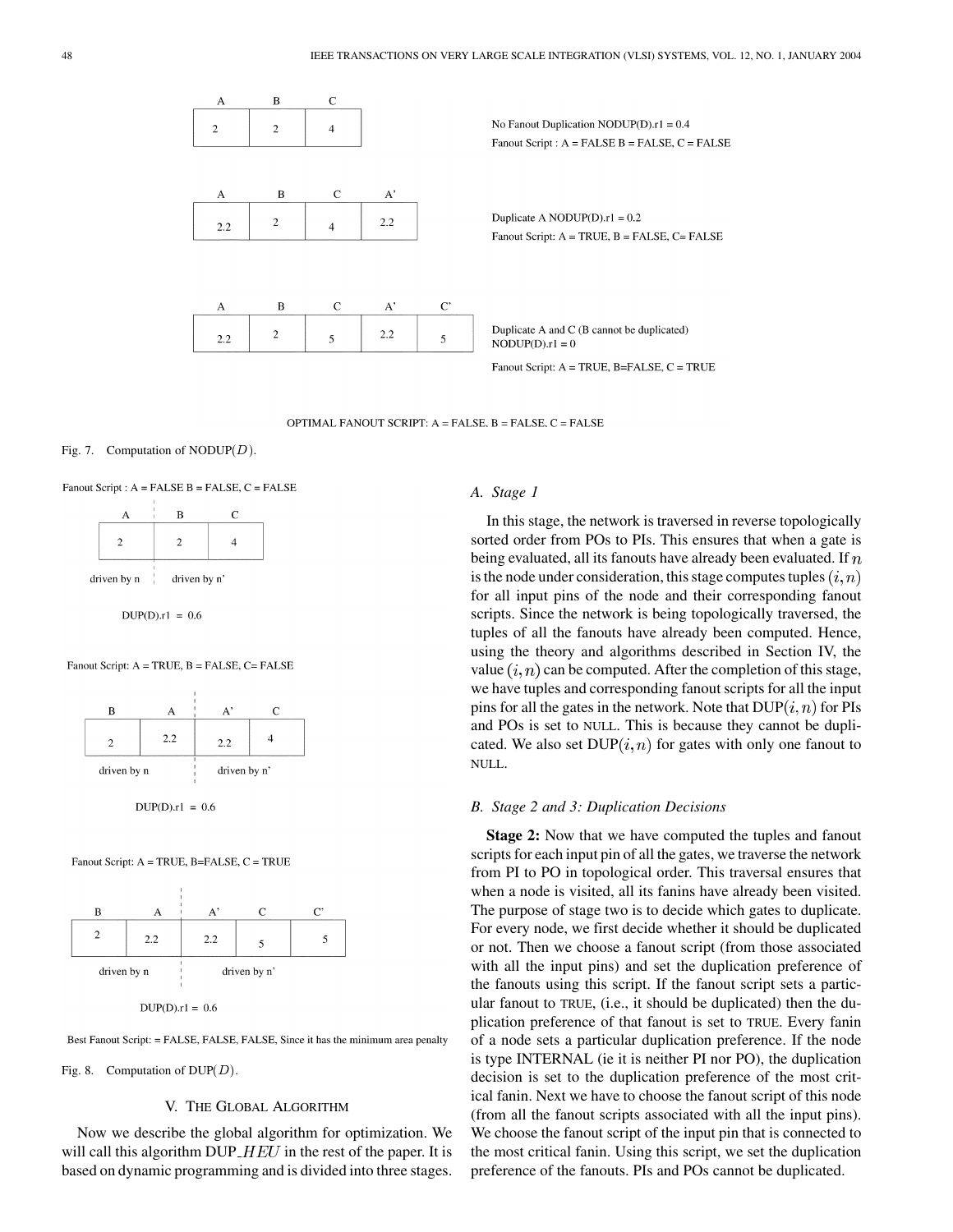TABLE I DELAY IMPROVEMENTS AND AREA PENALTY OVER MAP -N 1 FOR DUP\_HEU AND DUP\_EPSILON

| Bench              | orig ar | orig delay | area inc              | delay dec | area inc | delay dec          |
|--------------------|---------|------------|-----------------------|-----------|----------|--------------------|
|                    |         |            | <i><b>DUP.HEU</b></i> |           |          | <i>DUP EPSILON</i> |
| c880               | 413888  | 34.87      | 29.5%                 | 26.0%     | 18.49%   | 25.75%             |
| $c\overline{7552}$ | 2373360 | 48.75      | 50%                   | 42.3%     | 7.19%    | 33.85%             |
| apex6              | 883456  | 18.73      | 20.2%                 | 14.5%     | 2.25%    | 15.91%             |
| $_{c8}$            | 144768  | 9.01       | 14.74%                | 17.63%    | 8.65%    | 17.87%             |
| cc                 | 72848   | 6.28       | 11.46%                | 21.17%    | 7.64%    | 21.17%             |
| cht                | 166112  | 6.74       | 14.8%                 | 19.4%     | 2.23%    | 13.7%              |
| cm138a             | 33408   | 3.83       | 16.67%                | 10.9%     | 13.88%   | 10.90%             |
| cm150a             | 59856   | 7.20       | 6.2%                  | 6.7%      | 2.33%    | 8.47%              |
| count              | 152192  | 22.05      | 18.6%                 | 34.6%     | 13.7%    | 34.60%             |
| cu                 | 70992   | 6.16       | 16.5%                 | 10.1%     | 5.2%     | 10.22%             |
| dalu               | 1485728 | 51.26      | 28.4%                 | 22.5%     | 9.02%    | 21.77%             |
| des                | 3988080 | 80.95      | 35.2%                 | 51.28%    | 8.37%    | 50.12%             |
| frg1               | 147088  | 8.57       | 16.72%                | 12.4%     | 13.56%   | 14.35%             |
| frg2               | 1024512 | 25.34      | 19.8%                 | 38.8%     | 4.48%    | 16.10%             |
| $\overline{110}$   | 2787712 | 56.78      | 39.1%                 | 30.0%     | 12.9%    | 23.65%             |
| $\overline{17}$    | 943776  | 35.49      | 7.85%                 | 43.87%    | 1.0%     | 54.35%             |
| my_adder           | 196272  | 26.08      | 46.8%                 | 32.6%     | 20.8%    | 32.59%             |
| pair               | 1783152 | 30.96      | 29.8%                 | 30.11%    | 9.15%    | 25.35%             |
| pcle               | 74240   | 9.08       | 21.3%                 | 23.2%     | 11.875%  | 17.07%             |
| pcler8             | 116000  | 11.249     | 13.6%                 | 34.5%     | 8.4%     | 34.53%             |
| tcon               | 45472   | 4.34       | 18.4%                 | 11.9%     | 2.0%     | 11.98%             |
| ttt2               | 242672  | 16.32      | 25.6%                 | 25.1%     | 10.33%   | 24.81%             |
| too_large          | 391616  | 14.12      | 23.9%                 | 22.4%     | 11.37%   | 21.53%             |
| x4                 | 460288  | 15.26      | 20.9%                 | 30.8%     | 3.9%     | 29.1%              |
| x3                 | 829168  | 13.96      | 24.2%                 | 29.6%     | 2.18%    | 21.04%             |
| average            |         |            | 22.8%                 | 25.7%     | 8.1%     | 23.63%             |

**Stage 3:** The third and last stage of the algorithm traverses the network from PO to PI, duplicating the gates whose duplication decision was TRUE. Fanouts partitioning is done using algorithm  $EVAL$   $PARTITION$ . This completes the description of the algorithm. It must be mentioned that this is a polynomial time algorithm.

# VI. HEURISTIC FOR CONSTRAINING AREA

The algorithm outlined in Section V (which we call  $DUP$ <sub>-HEU</sub>) can lead to a lot of area penalty if left unconstrained. In this section we describe an extension of DUP\_HEU called DUP\_EPSILON. DUP\_EPSILON puts a constraint on the gates that can be duplicated, hence, reducing the area penalty. The challenge is to select such gates without losing the quality of the solution. A critical gate is defined as gate which lies on the slowest PI to PO path. A noncritical gate is defined as a gate whose delay has little or no effect in the overall circuit delay.  $DUP$ <sub>-HEU</sub> tries to reduce the delay of all gates regardless of whether they are critical or not. This can be wasteful in area.

In our extension, we do not consider the duplication of the fanouts of a noncritical gate. Hence, while computing tuples  $(i, n)$  of a noncritical gate n we consider only one fanout script, the one in which none of the fanouts are duplicated. Note that we still compute  $DUP(i, n)$ , which indicates that we keep the flexibility of duplicating this gate. This is because, if the fanin of  $n$  is a critical gate, duplication of  $n$  might be useful.

# VII. RESULTS

We integrated our algorithm in SIS [[10\]](#page-8-0) and obtained results for twenty five MCNC benchmarks. We used lib2.genlib as the target technology library. Our experiments showed that the algorithm  $DUP$ - $HEU$  was giving high area penalties, hence, we

TABLE II DELAY IMPROVEMENTS AND AREA PENALTY OVER MAP -N 1 -AFG FOR DUP\_EPSILON

| Bench              | orig ar | orig delay(ns) | area inc  | delay dec |
|--------------------|---------|----------------|-----------|-----------|
| c880               | 444976  | 26.57          | 20.2%     | 7.3%      |
| c7552              | 2390528 | 26.84          | 23.6%     | 7.6%      |
| apex6              | 839376  | 13.68          | 15.87%    | 6.06%     |
| c8                 | 150336  | 7.85           | 17.90%    | 10.58%    |
| cc                 | 71456   | 5.55           | 12.98%    | 7.02%     |
| cht                | 178640  | 5.78           | 13.76%    | 5.1%      |
| cm138a             | 33408   | 3.82           | 22.22%    | 8.90%     |
| cm150a             | 58464   | 7.04           | 10.33%    | 6.9%      |
| count              | 158688  | 16.06          | 13.74%    | 8.6%      |
| cu                 | 74240   | 5.34           | 6.25%     | 5.99%     |
| dalu               | 1417520 | 36.38          | $17.08\%$ | 6.27%     |
| des                | 3684160 | 18.41          | $8.28\%$  | 5.16%     |
| frg1               | 151264  | 7.41           | $4.9\%$   | 4.18%     |
| frg2               | 935424  | 15.47          | 10.01%    | 5.33%     |
| $\overline{110}$   | 2616960 | 39.42          | $21.77\%$ | $6.2\%$   |
| $\overline{17}$    | 768384  | 7.66           | 4.95%     | 6.1%      |
| my_adder           | 210192  | 19.09          | 18.5%     | 6.49%     |
| pair               | 1705200 | 21.08          | 22.3%     | 7.63%     |
| pcle               | 77488   | 7.55           | 17.36%    | 11.5%     |
| pcler <sub>8</sub> | 115072  | 8.07           | 17.33%    | 9.54%     |
| tcon               | 38512   | 3.21           | 2.4%      | 4.45%     |
| ttt2               | 249168  | 12.785         | 8.37%     | 9.03%     |
| too_large          | 393936  | 11.55          | 9.77%     | 6.40%     |
| x4                 | 426416  | 9.00           | 14.47%    | 5.22%     |
| x3                 | 835200  | 11.38          | 10.94%    | 3.42%     |
| average            |         |                | 13.8%     | 6.84%     |



Fig. 9. Area delay curves (x axis normalized area y axis % normalized delay) for DUP\_EPSILON.

believe  $DUP\_EPSILON$  is better at optimizing delay under area constraints. Note that  $DUP$ - $EPSILON$  will behave as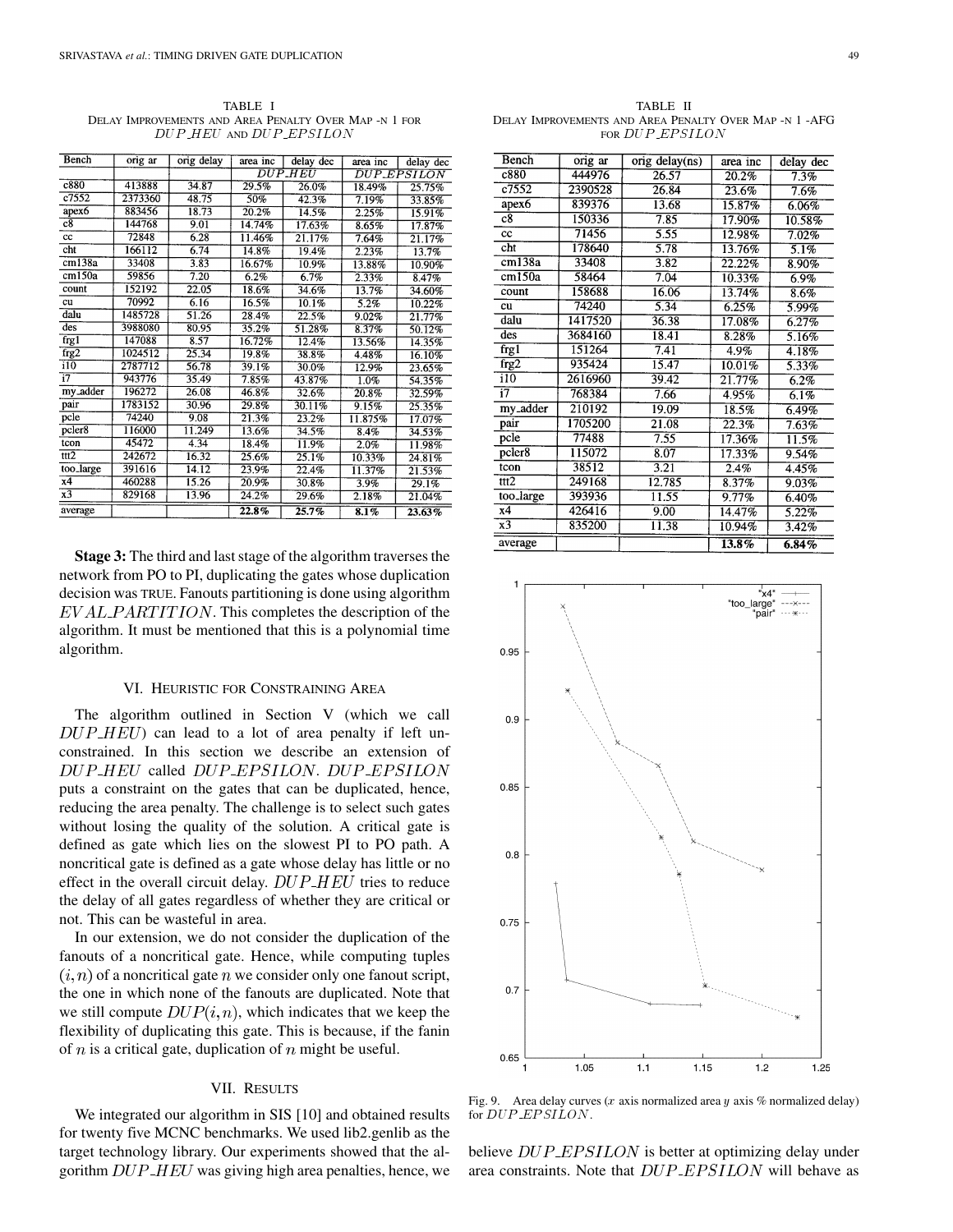<span id="page-8-0"></span> $DUP$  *HEU* if all gates are considered critical. For our experiments we set the required time at the POs to be zero. In such a scenario, the magnitude of the minimum slack in the circuit is also the circuit delay. A user defined parameter  $\epsilon$  was used to define a critical gate. A critical gate is a gate whose slack s is min-circuit slack  $\leq$  s  $\leq$   $(1 - \epsilon)$ min-circuit slack. All other gates are noncritical. Using this criteria for choosing a critical and noncritical gate various experiments were done with DUP\_EPSILON.

We obtained the results in two categories. The first category shows the effectiveness of the algorithm on a general network. The second category reports the improvements over highly optimized results generated by SIS [10]. Initially the circuit was optimized using script.rugged followed by technology mapping. For category one we used the map -n 1 option. It is a minimum delay technology mapper based on dynamic programming; for details please refer to the SIS documentation. For category two we use the map -n 1 -AFG option which is the recommended option for obtaining highly optimized networks. This option does better fanout optimization and area recovery. Again for details please refer to the SIS documentation. Note that in this category we use the best delay optimization algorithms of SIS. Mapping is followed by gate duplication. Hence, we use our algorithm as a post processing step. The results of the first category are shown in Table I. Comparisons between  $DUP$ <sub>-HEU</sub> and  $DUP$ <sub>-EPSILON</sub> can be derived. It can be seen that  $DUP$ <sub>-EPSILON</sub> can achieve large improvements at minor increase in area.  $DUP$  *HEU* is not significantly better in terms of delay but incurs much larger area penalty. This illustrates the effectiveness of our algorithm. Given a general network, gate duplication has the potential of giving large improvements in delay. The  $\epsilon$  value was fixed to 0.05.

The second category of results illustrate the improvements that our algorithm can give over highly optimized results generated by SIS. The circuit (after script.rugged) was mapped using map -n 1 -AFG followed by gate duplication as a post processing step. Table II shows the delay improvements and area penalty by our algorithm. Parameter  $\epsilon$  was again fixed to 0.05. The improvements in this category are lesser than the previous category as we use a highly optimized mapper which reduces the fanout loading using very good fanout algorithms. Hence, it reduces the effectiveness of gate duplication. Moreover, the reported area penalty is without any area recovery. This penalty will go down if we use some strategies for area recovery (like gate sizing) after duplication.

Next the parameter  $\epsilon$  was set as an input parameter and it could be varied for getting a range of area, delay values for each benchmark. Fig. 9 shows one such area/delay curve for three benchmarks, (we omit the curves for the rest of the benchmarks for clarity and brevity). Fig. 9 shows that larger delay improvements could be obtained by larger area penalty. But increasing the number of duplicated gates does not indefinetly reduce the delay.

## VIII. CONCLUSION AND FUTURE DIRECTIONS

We presented an algorithm for timing driven gate duplication in the post technology mapping phase. Its effectiveness as an efficient delay optimization methodology was reported in the SIS framework.

There can be a number of future avenues of research. One could be the merger of buffer insertion and gate duplication. Certain sections of the circuit might perform well with buffer insertion and certain might perform better with gate duplication. It would be interesting to recognize the properties of such circuits. Development of layout driven algorithms for gate duplication which address not only delay but other metrics like wirelength and congestion could be another interesting course of future work.

#### **REFERENCES**

- [1] A. Saldanha, H. Harkness, P. C. McGeer, R. K. Brayton, and A. L. S. Vincentelli, "Performance optimization using exact sensitization," in *Proc Design Automation Conf.*, June 1994, pp. 425–429.
- [2] A. Salek, J. Lou, and M. Pedram, "A DSM design flow: Putting floorplanning, technology mapping and gate placement together," in *Proc Design Automation Conf.*, June 1998, pp. 287–290.
- [3]  $\rightarrow$  "A simultaneous routing tree construction and fanout optimization algorithm," in *Proc Int. Conf. Computer-Aided Design*, Nov. 1998, pp. 625–630.
- [4] A. Srivastava, C. Chen, and M. Sarrafzadeh, "Timing driven gate duplication in technology independent phase," in Proc. Asia South Pacific Design Automation Conf., Jan. 2001, pp. 577–582.
- [5] A. Srivastava, R. Kastner, and M. Sarrafzadeh, "On the complexity of gate duplication," IEEE Trans. Computer-Aided Design, Sept. 2001, to be published.
- [6]  $\rightarrow$  "Complexity issues in gate duplication," in Workshop Notes, International Workshop on Logic Synthesis, May 2000.
- [7] -, "On the Complexity of Gate Duplication, Internal Report," ER-Lab, Univ. California, Los Angeles, 2000.
- [8]  $\rightarrow$  "Timing driven gate duplication: Complexity issues and algorithms," in Proc. Int. Conf. Computer-Aided Design, Nov. 2000.
- [9] C. Chen and C. Tsui, "Timing optimization of logic network using gate duplication," in *Proc. Asia and South Pacific Design Automation Conf.*, Jan. 1999, pp. 233–236.
- [10] E. M. Sentovich, K. J. Singh, L. Lavagno, C. Moon, R. Murgai, A. Saldanha, H. Savoj, P. R. Stephan, R. K. Brayton, and A. L. Sangiovanni-Vincentelli, "SIS: A System for Sequential Circuit Synthesis," Department of EECS, Univ. of California, Berkeley, Memorandum no. UCB/ERL M92/41, 1992.
- [11] H. Vaishnav and M. Pedram, "Routability driven fanout optimization," in *Proc Design Automation Conf.*, June 1993, pp. 230–235.
- [12] I. Neumann, D. Stoffel, H. Hartje, and W. Kunz, "Cell replication and redundancy elimination during placement for cycle time optmization," in *Proc. Int. Conf. Computer-Aided Design*, Nov. 1999, pp. 25–30.
- [13] J. Darringer, D. Brand, J. Gerbi, W. Joyner, and L. Trevillyan, "LSS: A system for production logic synthesis," *IBM J. Res. Develop.*, vol. 28, no. 5, pp. 326–328, Sept. 1985.
- [14] J. Lou, A. Salek, and M. Pedram, "An exact solution to simultaneous technology mapping and linear placement problem," in *Proc Int. Conf. Compute-Aided Design*, Nov. 1997, pp. 671–675.
- [15] K. Bartlett, W. Cohen, A. J. De Geus, and G. D. Hachtel, "Synthesis of multi-level logic under timing constraints," *IEEE Trans. Computer-Aided Design*, October 1986.
- [16] K. C. Chen and S. Muroga, "Timing optimization for multilevel combinational networks," in *Proc Design Automation Conf.*, June 1990, pp. 339–344.
- [17] K. J. Singh, A. R. Wang, R. K. Brayton, and A. L. S. Vincentelli, "Timing optimization of combinational logic," in *Proc. Int. Conf. Computer-Aided Design*, Nov. 1988, pp. 282–285.
- [18] C. Kring and A. R. Newton, "A cell replication approach to mincutbased circuit partitioning," in *Proc. Int. Conf. Computer-Aided Design*, Nov. 1991, pp. 2–5.
- [19] L. P. P. P. van Ginneken, "Buffer placement in distributed RC-tree networks for minimal elmore delay," in *Proc Int. Symp. Circuits and Systems*, Dec. 1990, pp. 865–868.
- [20] M. Enos, S. Hauck, and M. Sarrafzadeh, "Evaluation and optimization of replication algorithms for logic bipartitioning," *IEEE Trans. Computer-Aided Design*, pp. 1237–1248, Sept. 1999.